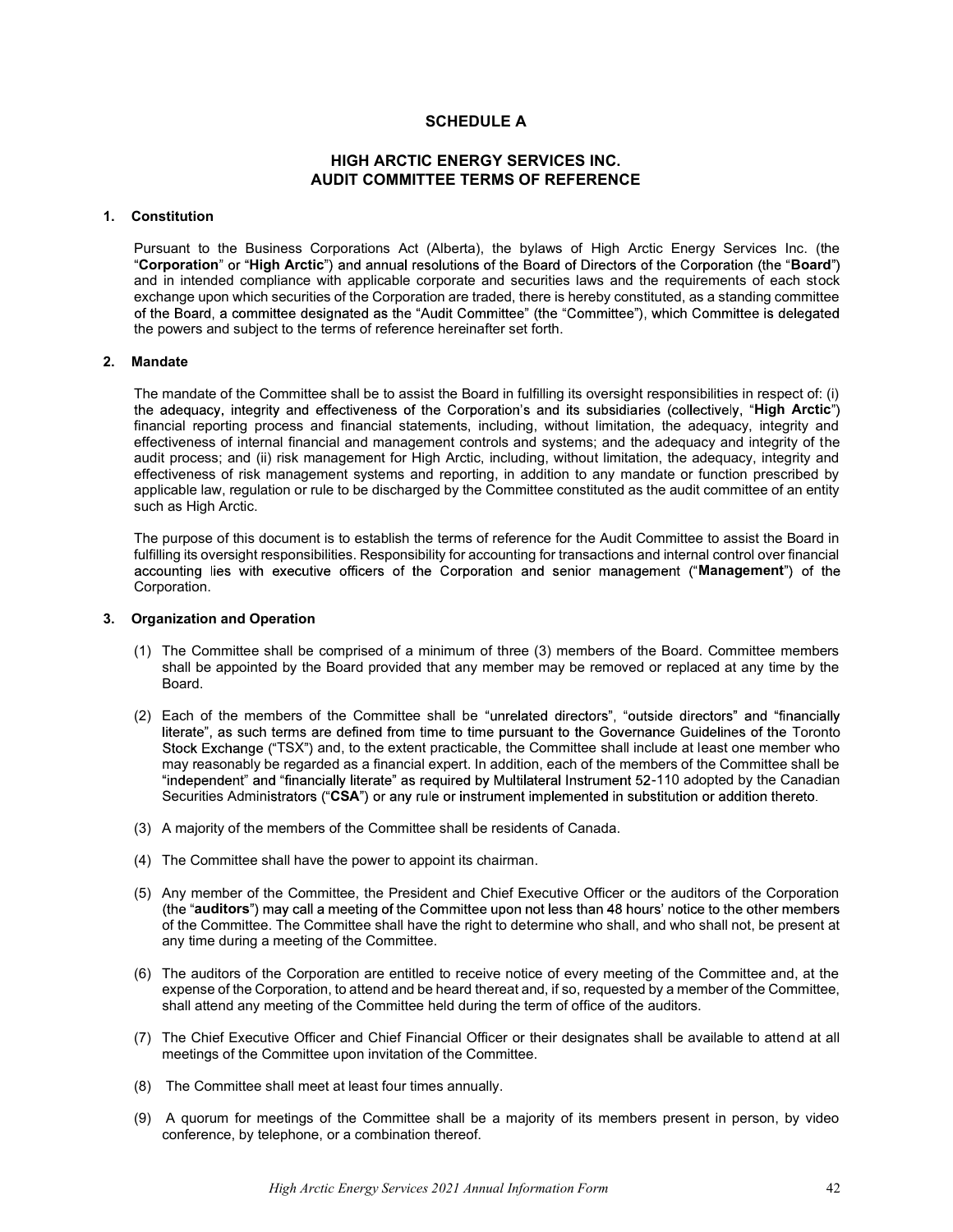- (10) Questions arising at any meeting of the Committee shall be decided by a majority of the votes cast.
- (11) The rules for calling, holding, conducting, and adjourning meetings of the Committee shall be the same as those governing meetings of the Board or as otherwise provided in the by-laws of the Corporation.
- (12) The Corporate Secretary, or such other person as the Corporate Secretary of the Corporation shall designate, shall keep minutes of the meetings of the Committee. Minutes of each Committee meeting should be concise in describing substantive issues discussed by the Committee and clearly identify Committee responsibilities discharged and those outstanding.
- (13) Except as set forth herein, the Committee may determine its own rules of procedure.

#### 4. Duties and Responsibilities

In the discharge of its mandate, the Committee shall:

#### Corporate Information and Internal Control

- (1) Review and recommend for approval by the Board, annual and quarterly financial statements, and all financial information in any prospectus, offering memorandum, AIF, management's discussion, and analysis ("MD&A") or annual report of the Corporation;
- (2) Review and make recommendations with respect to information and control systems of High Arctic;
- (3) Review and approve all major changes to information and control systems of High Arctic;
- (4) Review and approve spending authorities and expenditure approval limits of officers of High Arctic;
- (5) Review and approve all determinations made in respect of significant accounting and tax compliance issues;
- (6) Review all significant financial, accounting and tax issues in connection with proposed non-recurring events such as mergers, acquisitions, or divestitures;
- (7) Review and approve all press releases or other publicly circulated documents containing financial information;
- (8) In consultation with the auditors, review and monitor the integrity of the financial statements of High Arctic and any formal announcements relating to High Arctic's financial performance, and review significant financial reporting judgments contained therein;
- (9) Review and monitor the effectiveness of High Arctic's internal control monitoring function;

(10) Review and monitor the effectiveness of the audit process, taking into consideration applicable professional and regulatory requirements;

#### Auditors

(11) Make recommendations to the Board in respect of the auditors to be nominated for the purpose of preparing or issuing an audit report or performing other audit, review, or attest services for High Arctic, in respect of the terms of retainer of the auditors and, as determined desirable or necessary, in respect of the replacement of the auditors (subject to shareholder notification and approval);

(12) Review the terms of the auditors' engagement and make recommendations to the Board as to the compensation of the auditors;

(13) Require the auditors to report directly to the Committee;

(14) Oversee the work of auditors engaged for the purposes of preparing or issuing an audit report or performing other audit, review, or attest services for High Arctic, including the resolution of disagreements between management and the auditors regarding financial reporting;

(15) Annually consider any comments raised by the auditors of the Corporation regarding internal controls and procedures;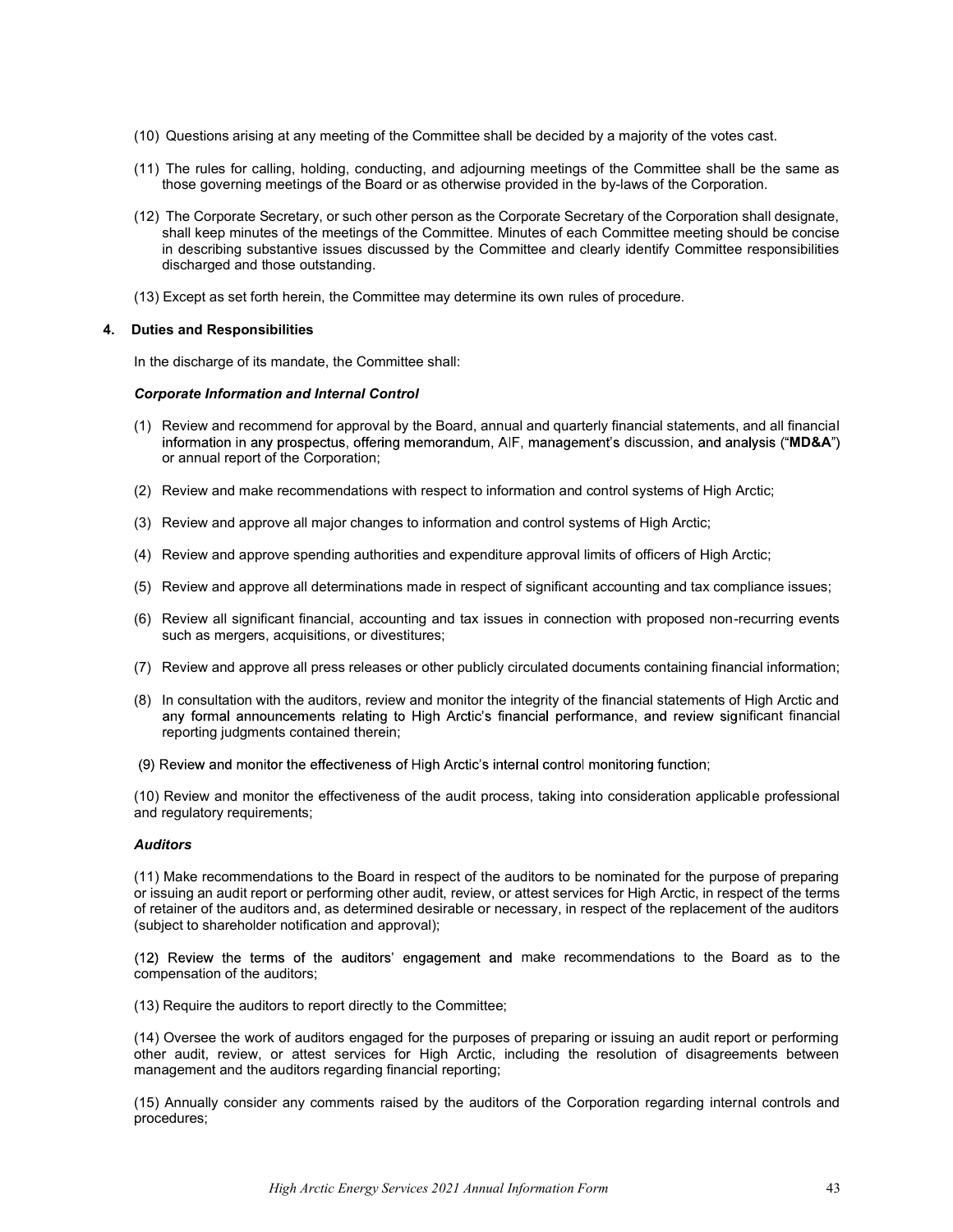(16) Review and make recommendations in respect of any material issues raised by any internal quality control review (or peer review) of High Arctic or by any inquiry or investigation by governmental or professional authorities;

(17) Annually, evaluate the auditors' qualifications, performance, and independence;

(18) Review and discuss with the auditors any disclosed relationships or services that may impact the objectivity and independence of the auditors;

(19) Annually, to ensure continuing auditor independence, consider the rotation of the lead audit partner or the auditor itself;

(20) Where there is a change of auditor, review all issues related to the change, including information to be included in the notice of change of auditors (Section 4.11 of National Instrument 51-102 – Continuous Disclosure Obligations ("NI 51-102"), and the planned steps for an orderly transition;

(21) Review all reportable events, including disagreements, unresolved issues, and consultations, as defined in NI 51-102, on a routine basis, whether or not there is a change of auditors;

(22) Develop and implement a policy on the engagement of the auditors to supply non-audit services, taking into account any relevant independence guidance regarding the provision of non-audit services by the auditor;

(23) At each meeting, consult with external auditors, without the presence of management, about the quality of High<br>Arctic's accounting principles, internal controls and completeness and accuracy of High Arctic's financial

(24) Pre-approve engagements for non-audit services provided by the auditors or their affiliates, together with estimated fees and potential issues of independence. The pre- approval requirement is waived with respect to the provision of non-audit services if:

(i) the aggregate amount of all such non-audit services provided to High Arctic constitutes not more than five percent of the total amount of revenues paid by High Arctic to the auditors during the fiscal year in which the non-audit services are provided;

(ii) such services were not recognized by High Arctic at the time of the engagement to be non-audit services; and

(iii) such services are promptly brought to the attention of the Committee by High Arctic and approved prior to the completion of the audit by the Committee or by one or more members of the Committee who are members of the Board to whom authority to grant such approvals has been delegated by the Committee.

Provided the pre-approval of the non-audit services is presented to the Committee's first scheduled meeting following such approval, such authority may be delegated by the Committee to one or more independent members of the Committee;

(25) Set hiring policies for partners, employees and former partners and employees of the present and former auditors;

(26) At least annually, separately interview management and the auditors to discuss the relationship between them, especially as regards to the competency, communication, access provided, and cooperation displayed in matters relating to the audit and the financial affairs of High Arctic;

(27) Establish procedures for:

(a) the receipt, retention and treatment of complaints received by High Arctic regarding accounting, internal accounting controls, or auditing matters;

(b) the confidential, anonymous submission by employees of High Arctic of concerns regarding questionable accounting and auditing matters; and

(c) the proportionate and independent investigation of any matters raised by employees of High Arctic, including the appropriate follow-up action (if any);

(28) Monitor changes to applicable laws, regulations and rules and industry standards and practices with respect to financial reporting;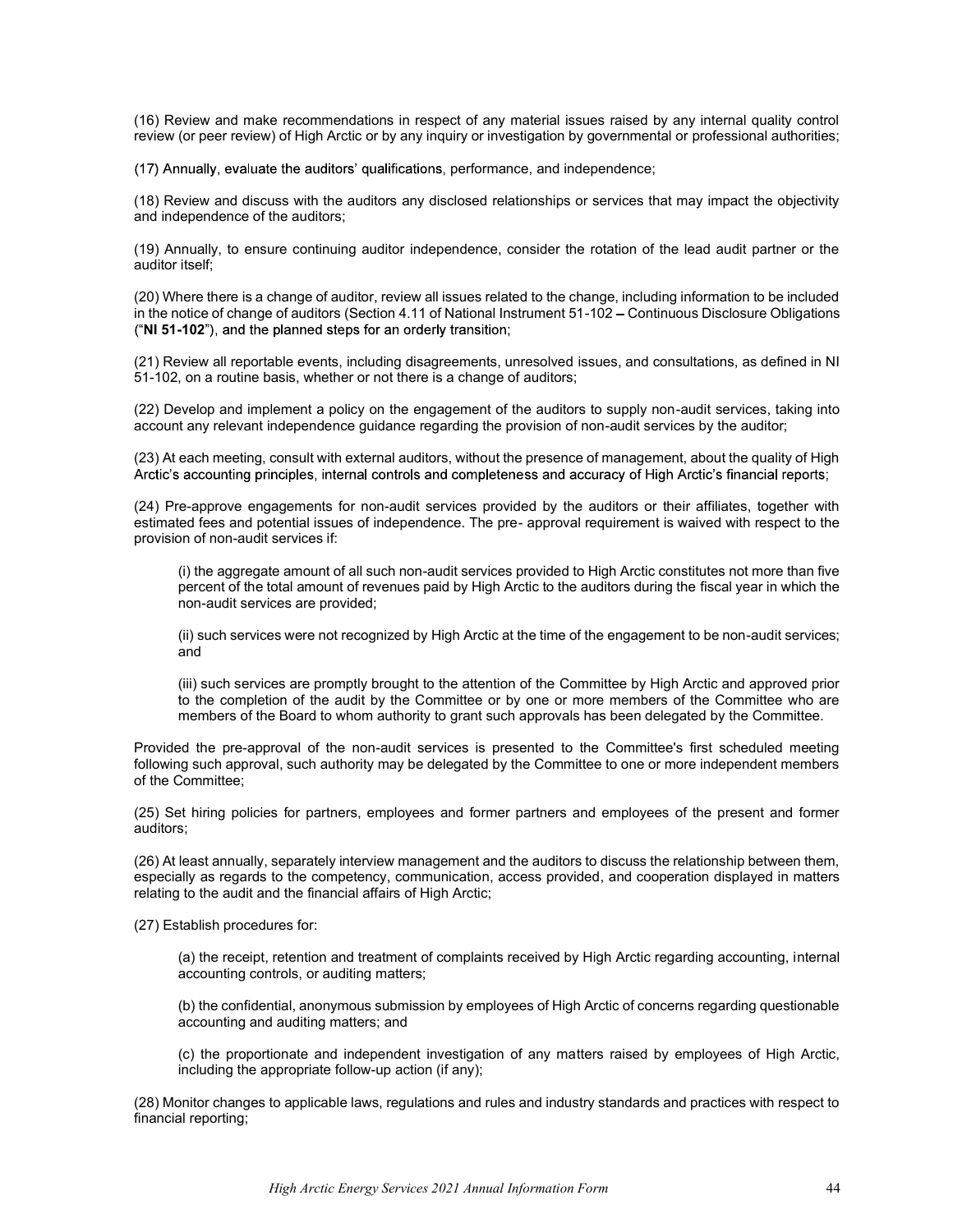# Audit

(29) Review with management and the auditors the audit plan for the coming year;

(30) Review with management and the auditors any proposed changes in major accounting policies, the presentation and impact of significant risks and uncertainties, and key estimates and judgments of management that may be material to financial reporting;

(31) Separately interview management and the auditors regarding significant financial reporting issues during the fiscal period and the method of resolution;

(32) Review any problems experienced by the auditors in performing the audit, including any restrictions imposed by management or significant accounting issues in which there was a disagreement with management;

(33) Review annual and quarterly financial statements with management and the auditors (including disclosures under MD&A), in conjunction with the report of all significant variances between comparative reporting periods;

(34) Review the certification process under National Instrument 52-109 adopted by the CSA;

(35) Review and make recommendations as to the auditors' report to management and management's response and subsequent remedy of any identified weaknesses;

#### Risk Management and Controls

(36) Provide oversight in respect of risk management policies and practices, including the identification of major business risks and the processes and other steps taken to mitigate such risks;

(37) Review and make recommendations as to hedging strategies, policies, objectives, and controls;

(38) Review, not less than quarterly, a mark to market assessment of High Arctic's hedge positions and counter party credit risk and exposure;

- (39) Review High Arctic's risk retention philosophy and resulting exposure to the Corporation;
- (40) Review the adequacy of insurance coverage;

(41) Review loss prevention policies and programs in the context of competitive and operational considerations;

(42) Review and recommend for approval the annual operating and capital budgets of High Arctic and any amendments thereto;

- (43) Annually review authority limits for capital expenditures;
- (44) Review all pending litigation involving High Arctic and assess the prospective exposure to High Arctic;
- (45) Obtain explanations of significant variances with comparative reporting periods;
- (46) Ascertain compliance with covenants under loan agreements; and

(47) Review, not less than annually, High Arctic's cyber-security risk management programs and effectiveness of monitoring function.

#### Other Duties and Responsibilities

The responsibilities, practices and duties of the Committee outlined herein are not intended to be comprehensive. The Board may, from time to time, charge the Committee with the responsibility of reviewing other items of financial, control or risk management nature.

The Committee shall periodically report to the Board decisions taken in exercise of powers conferred herein and the results of reviews undertaken and any associated recommendations.